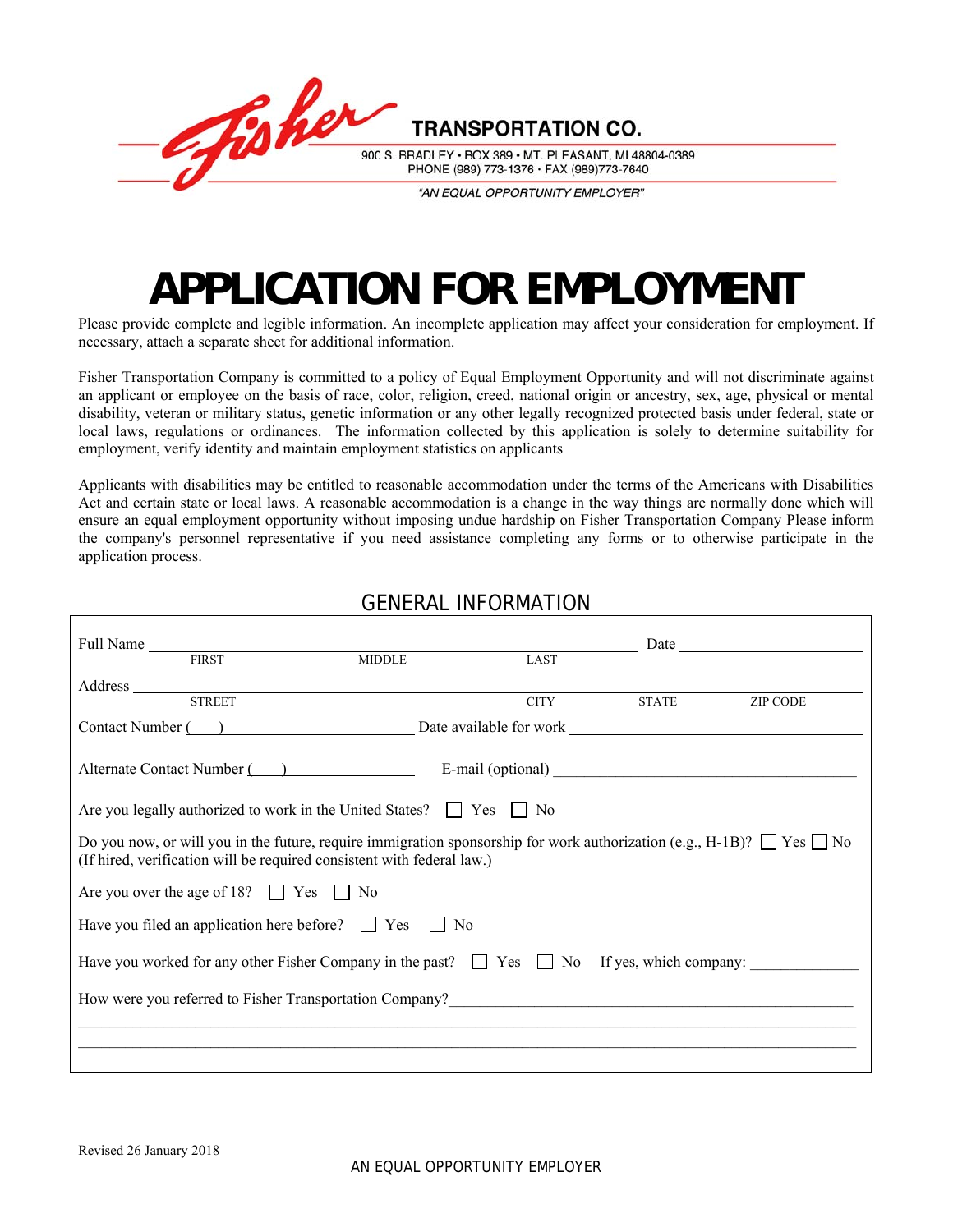### POSITION INFORMATION

Type of work desired? Salary range expected (required)

Do you have any special training, skills, qualifications or other experience that relate to the position applied for?

|                                         |                                                                         | <b>EDUCATION</b>                  |                        |                             |
|-----------------------------------------|-------------------------------------------------------------------------|-----------------------------------|------------------------|-----------------------------|
| Type of<br>School                       | School Name<br>and Location                                             | <b>Highest Grade</b><br>Completed | Grade Point<br>Average | Course of Study<br>or Major |
| High School or<br>G.E.D. equivalent     |                                                                         | 9 10 11 12/GED                    |                        |                             |
| College or<br>University                |                                                                         | $1 \t2 \t3 \t4$                   |                        |                             |
| Vocational or<br>Trade School           |                                                                         |                                   |                        |                             |
| Other (including)<br>military training) |                                                                         |                                   |                        |                             |
|                                         | List any work related certifications or licenses you currently possess. |                                   |                        |                             |

# BACKGROUND INFORMATION

| During the past seven years, have you ever been discharged, suspended or asked to resign from any position?<br>$ \Box$ Yes $\Box$ No If yes, please explain.                                                                                                                                                                                   |
|------------------------------------------------------------------------------------------------------------------------------------------------------------------------------------------------------------------------------------------------------------------------------------------------------------------------------------------------|
| For the purpose of verifying information on this application, have you ever worked or attended school under a different name<br>at any of the organizations you have listed? $\Box$ Yes $\Box$ No If yes, specify name.                                                                                                                        |
| Have you ever been convicted of a crime that has not been expunged, sealed, pardoned, annulled, statutorily eradicated or dismissed upon<br>condition of probation? You are not required to disclose sealed or expunged records of conviction or arrest, or expunged juvenile records of<br>$\vert$ conviction or arrest. $\Box$ Yes $\Box$ No |

#### **REFERENCES**

| List three references (other than those listed as current/former supervisor) that we may contact: |                                        |  |  |
|---------------------------------------------------------------------------------------------------|----------------------------------------|--|--|
|                                                                                                   | $\text{Telephone No.}$ $\qquad \qquad$ |  |  |
|                                                                                                   |                                        |  |  |
|                                                                                                   |                                        |  |  |
| E-mail Address                                                                                    |                                        |  |  |
| Name                                                                                              | Telephone No. $\overline{)}$           |  |  |
|                                                                                                   |                                        |  |  |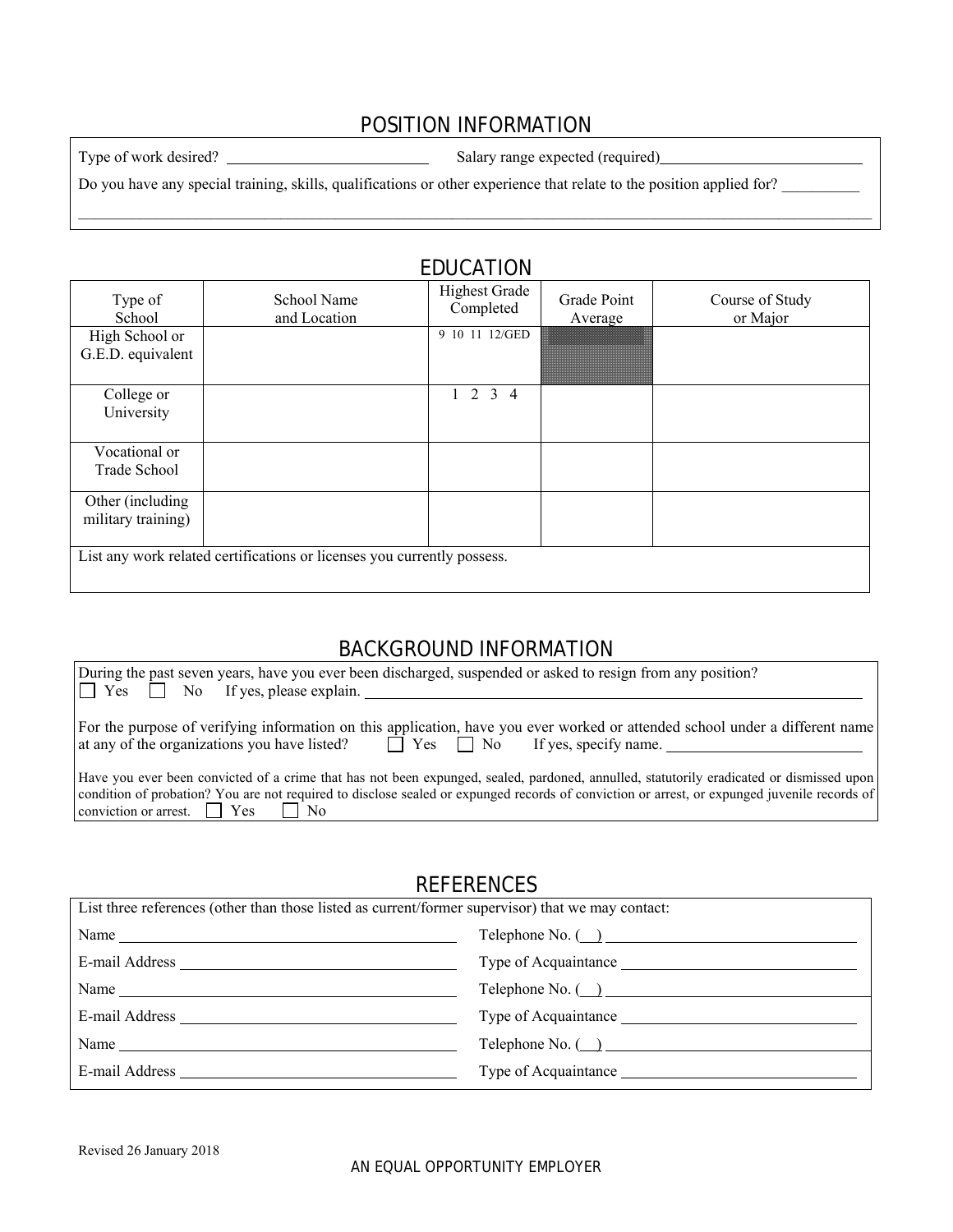### EMPLOYMENT RECORD

List all employment experience for the past seven years, starting with the most recent or present employer, including US Military Service. Using a separate section for each position, describe in detail all work experience including periods of unemployment. **You may include as part of your employment history any verified work performed on a volunteer basis. Resumes may not be substituted in lieu of completing the following employment information.**

| May we contact? $\Box$ Yes $\Box$ No If not, why?           | Phone $(\_)$<br>From<br>Month<br>Year<br>Month Year                                                                                                                                                                                                                                                                         |
|-------------------------------------------------------------|-----------------------------------------------------------------------------------------------------------------------------------------------------------------------------------------------------------------------------------------------------------------------------------------------------------------------------|
| Employer                                                    | $\mathsf{Phone}\left(\_\_\right) \_\_\_\_\_\_\_\_\_$<br>From The Contract of the Contract of the Contract of the Contract of the Contract of the Contract of the Contract of the Contract of the Contract of the Contract of the Contract of the Contract of the Contract of the Contr<br>Month Year<br>To<br>Month<br>Year |
|                                                             | Phone $\qquad \qquad$<br>Month<br>Year<br>Month Year                                                                                                                                                                                                                                                                        |
| Your Position News Your Position<br>Supervisor's Name/Title | $\text{Phone} \text{ }(\_\_\_\_\_$<br>From The Commission of the Commission of the Commission of the Commission of the Commission of the Commission of the Commission of the Commission of the Commission of the Commission of the Commission of the Commission of t<br>Month<br>Year<br>Month<br>Year                      |

Please account for any gaps of employment.

## ADDITIONAL COMMENTS

Please comment on how your prior education and experiences qualify you for the type of employment you are seeking. Detail any past responsibilities and achievements. Note any special coursework, honors, activities, special projects or any other data that will assist us in considering your application for employment.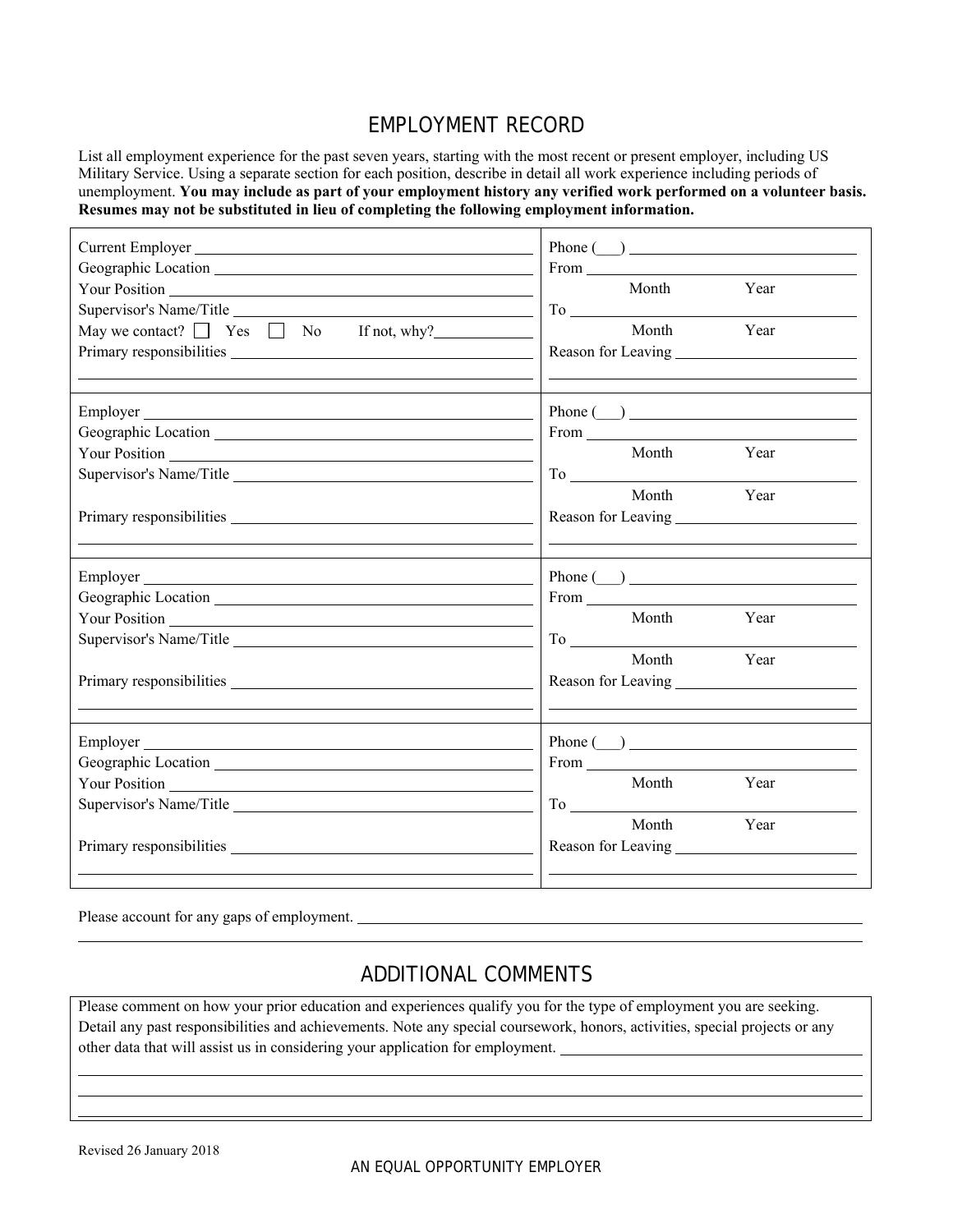# DRIVERS EXPERIENCE & QUALIFICATIONS

Driver s licenses held in past three years must be shown:

Г

| State | License Number | Type | <b>Expiration Date</b> |
|-------|----------------|------|------------------------|
|       |                |      |                        |
|       |                |      |                        |
|       |                |      |                        |
|       |                |      |                        |
|       |                |      |                        |
|       |                |      |                        |

| Have you ever been denied a license, permit or the privilege to operate a motor vehicle? $\Box$ Yes $\Box$ No        |
|----------------------------------------------------------------------------------------------------------------------|
| Has any license, permit or privilege ever been suspended or revoked? $\Box$ Yes $\Box$ No                            |
| Have you ever been disqualified for violations of the Federal Motor Carrier Safety Regulations? $\Box$ Yes $\Box$ No |
| Have you ever tested positive for a DOT drug or alcohol test from a former employer? $\Box$ Yes $\Box$ No            |
| If you answered yes to any of the above questions, please attach a statement giving details.                         |

| Class of Equipment | Type of Equipment | Dates To and From | Approx. no. of miles (total) |
|--------------------|-------------------|-------------------|------------------------------|
|                    |                   |                   |                              |
|                    |                   |                   |                              |
|                    |                   |                   |                              |
|                    |                   |                   |                              |

List all states operated in for the last 5 years: \_\_\_\_\_\_\_\_\_\_\_\_\_\_\_\_\_\_\_\_\_\_\_\_\_\_\_\_\_\_\_\_\_\_\_\_\_\_\_\_\_\_\_\_\_\_\_\_\_\_\_\_\_\_\_\_\_\_\_\_\_\_\_\_\_

List courses or training have you taken that will help you as a driver: \_\_\_\_\_\_\_\_\_\_\_\_\_\_\_\_\_\_\_\_\_\_\_\_\_\_\_\_\_\_\_\_\_\_\_\_\_\_\_\_\_\_\_\_\_\_

Which safe driving awards do you hold and from whom? \_\_\_\_\_\_\_\_\_\_\_\_\_\_\_\_\_\_\_\_\_\_\_\_\_\_\_\_\_\_\_\_\_\_\_\_\_\_\_\_\_\_\_\_\_\_\_\_\_\_\_\_\_\_\_\_

### DRIVING REVIEW FOR PAST 3 YEARS (Attach sheet if more space is needed)

| Accident or<br>Conviction | Date | Nature of Incident | Fatalities/Injuries | Points |
|---------------------------|------|--------------------|---------------------|--------|
|                           |      |                    |                     |        |
|                           |      |                    |                     |        |
|                           |      |                    |                     |        |
|                           |      |                    |                     |        |
|                           |      |                    |                     |        |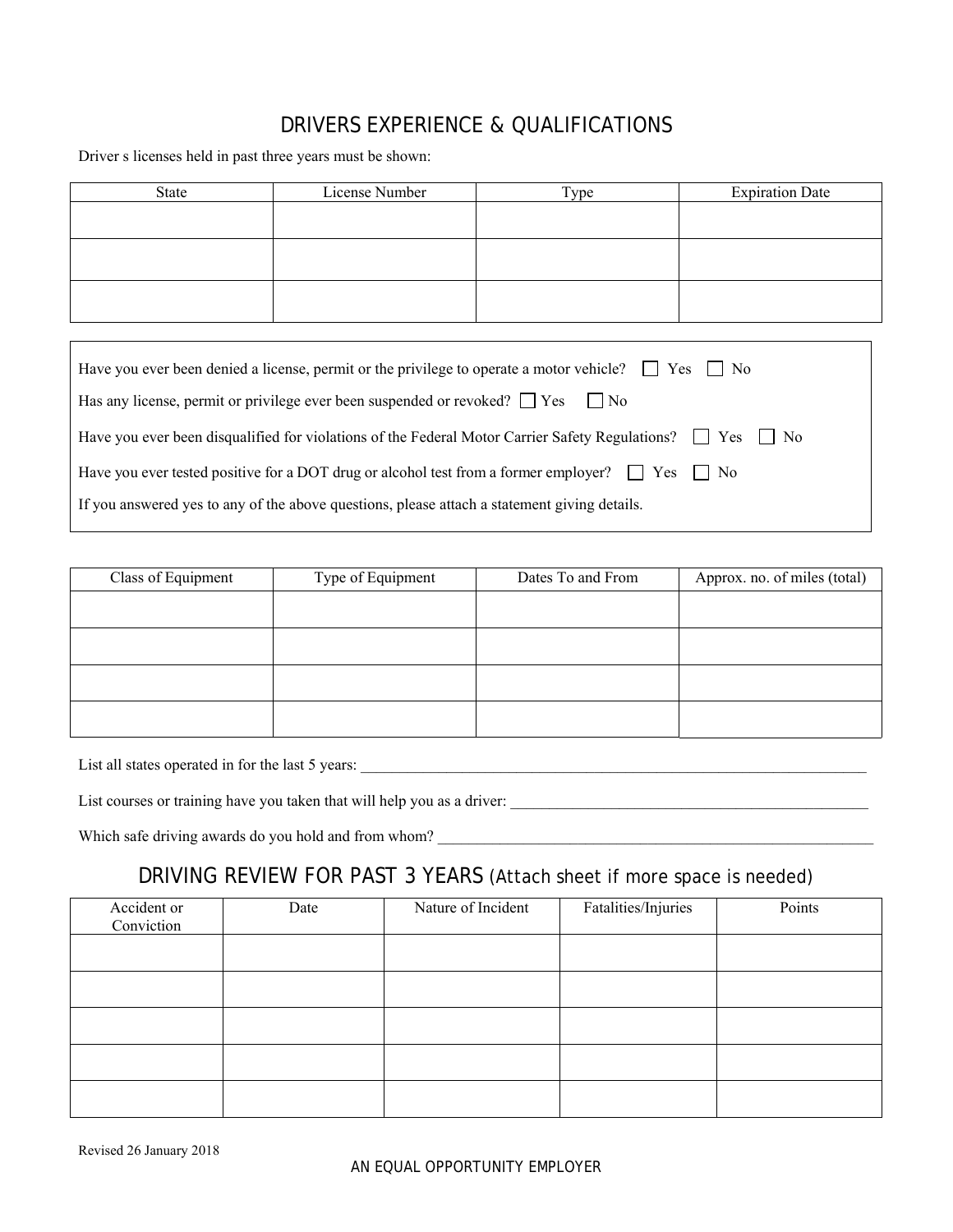# MAINTENANCE EXPERIENCE & QUALIFICATIONS

| Maintenance Course or Training | Location of Course or Training | Date $(s)$ |
|--------------------------------|--------------------------------|------------|
|                                |                                |            |
|                                |                                |            |
|                                |                                |            |
|                                |                                |            |

| Do you have any welding experience? |  | $\exists$ Yes $\Box$ No |  |
|-------------------------------------|--|-------------------------|--|
|                                     |  |                         |  |

If yes, how many years?

#### **Job Function**

| Indicate training and experience in the<br>following: | Formal<br>Training | Years of   |                           | Formal<br>Training (Check) | Years of   |
|-------------------------------------------------------|--------------------|------------|---------------------------|----------------------------|------------|
|                                                       | (Check)            | Experience | Area                      |                            | Experience |
| Drive Line Components                                 |                    |            | Body Work                 |                            |            |
| Diesel Engine Tune up and Rebuild                     |                    |            | <b>Electrical Repair</b>  |                            |            |
| Gas Engine Tune-Up and Rebuild                        |                    |            | Frame and Wheel Alignment |                            |            |
| Tire Service                                          |                    |            | <b>Brakes</b>             |                            |            |
| Trailer Repair                                        |                    |            | Cooling System            |                            |            |
| Air Conditioning                                      |                    |            | Inspections               |                            |            |
|                                                       |                    |            | General Car Repair        |                            |            |

#### **Shop Equipment**

| Indicate training and experience in the<br>following: | Formal<br>Training<br>(Check) | Years of<br>Experience | Area                           | Formal<br>Training (Check) | Years of<br>Experience |
|-------------------------------------------------------|-------------------------------|------------------------|--------------------------------|----------------------------|------------------------|
| <b>Electrical Diagnostic Equipment</b>                |                               |                        | Tire Service Machine           |                            |                        |
| Sheet Metal Equipment                                 |                               |                        | Wheel & Tire Balancing Machine |                            |                        |
| Frame & Axle Straightening Equipment                  |                               |                        | <b>Tire Recapping Mold</b>     |                            |                        |
| Engine Rebuilding Equipment                           |                               |                        | Engine Dynamometer             |                            |                        |
| Diesel Injection Equipment                            |                               |                        | Chassis Dynamometer            |                            |                        |
| Electric Welder                                       |                               |                        | <b>Magnetic Crack Detector</b> |                            |                        |
| Oxyacetylene Welder                                   |                               |                        | Engine Analyzer                |                            |                        |
| Paint Spray Gun                                       |                               |                        | Noise Measuring Equipment      |                            |                        |
| Air Conditioning                                      |                               |                        | Smoke Measuring Equipment      |                            |                        |
|                                                       |                               |                        | Inspections                    |                            |                        |
|                                                       |                               |                        | General Car Repair             |                            |                        |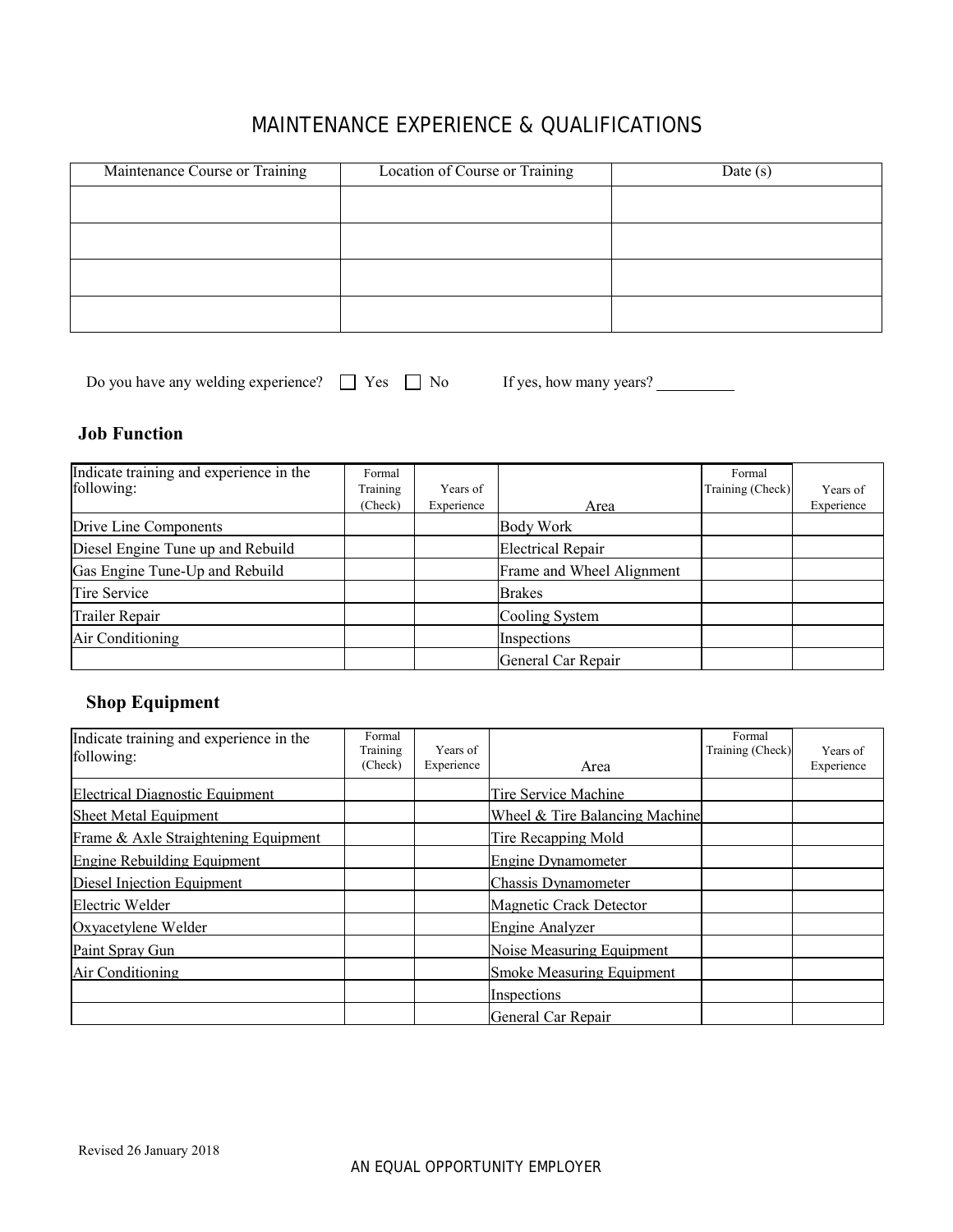# PLEASE READ CAREFULLY AND INITIAL EACH PARAGRAPH BEFORE SIGNING

| I have disclosed all information that is relevant and should be considered applicable to my candidacy for employment.                                                                                                                                                                                                                                                                                                                                                                                                                                                                                               |  |  |  |  |  |  |
|---------------------------------------------------------------------------------------------------------------------------------------------------------------------------------------------------------------------------------------------------------------------------------------------------------------------------------------------------------------------------------------------------------------------------------------------------------------------------------------------------------------------------------------------------------------------------------------------------------------------|--|--|--|--|--|--|
| Initials                                                                                                                                                                                                                                                                                                                                                                                                                                                                                                                                                                                                            |  |  |  |  |  |  |
| I understand, where permissible under applicable state and local law, I may be subject to a pre-employment drug test after receiving a<br>conditional offer of employment, and must receive a negative result for illegal drugs before being permitted to commence work with Fisher<br>Transportation Company.                                                                                                                                                                                                                                                                                                      |  |  |  |  |  |  |
| Initials                                                                                                                                                                                                                                                                                                                                                                                                                                                                                                                                                                                                            |  |  |  |  |  |  |
| I understand, where permissible under applicable state and local law, I may be subject to a pre-employment medical examination after<br>receiving a conditional offer of employment, and must meet the qualifications for the position, with or without reasonable accommodation,<br>before being permitted to commence work with Fisher Transportation Company.                                                                                                                                                                                                                                                    |  |  |  |  |  |  |
| Initials                                                                                                                                                                                                                                                                                                                                                                                                                                                                                                                                                                                                            |  |  |  |  |  |  |
| I understand, where permissible under applicable state and local law, I may be subject to a pre-employment background check after<br>receiving a conditional offer of employment to investigate my criminal background and driving record and other matters related to my<br>suitability for employment. I understand that a separate disclosure and consent form will be provided to me prior to any background check.<br>Initials                                                                                                                                                                                 |  |  |  |  |  |  |
| I understand that the information in this application will be used and that prior employers will be contacted for purposes of investigation as<br>required by Section 391.23 of the Federal Motor Carrier Safety Regulations.<br>Initials                                                                                                                                                                                                                                                                                                                                                                           |  |  |  |  |  |  |
|                                                                                                                                                                                                                                                                                                                                                                                                                                                                                                                                                                                                                     |  |  |  |  |  |  |
| I hereby certify that the information given by me is true in all respects. I authorize Fisher Transportation Company and its representatives<br>to contact my prior employers and all others for the purpose of verification of the information I have supplied and release same from any<br>liability resulting from the information released. I authorize employers, schools and other persons named on this application to provide any<br>information or transcripts requested.                                                                                                                                  |  |  |  |  |  |  |
| Initials                                                                                                                                                                                                                                                                                                                                                                                                                                                                                                                                                                                                            |  |  |  |  |  |  |
| I understand employment with Fisher Transportation Company is also contingent on my providing sufficient documentation necessary to<br>establish my identity and eligibility to work in the United States.                                                                                                                                                                                                                                                                                                                                                                                                          |  |  |  |  |  |  |
| Initials                                                                                                                                                                                                                                                                                                                                                                                                                                                                                                                                                                                                            |  |  |  |  |  |  |
| I expressly understand and agree that, if employed, my employment, having no specified term, is based upon mutual consent and<br>may be terminated at will, with or without cause, by either party (Fisher Transportation Company, or me) without prior notice to<br>the other, unless otherwise prohibited by law.                                                                                                                                                                                                                                                                                                 |  |  |  |  |  |  |
| Initials                                                                                                                                                                                                                                                                                                                                                                                                                                                                                                                                                                                                            |  |  |  |  |  |  |
| I understand that no representation, whether oral or written, by any representative or agent of Fisher Transportation Company, at<br>any time, can constitute an implied or expressed contract of employment. I further understand no representative or agent of Fisher<br>Transportation Company has the authority to enter into an agreement for employment for any specified period of time or to make<br>any change in any policy, procedure, benefit or other terms or condition of employment other than in a document signed by the<br>President of the company or an authorized representative.<br>Initials |  |  |  |  |  |  |
|                                                                                                                                                                                                                                                                                                                                                                                                                                                                                                                                                                                                                     |  |  |  |  |  |  |
| I certify, under penalty of perjury, that all of the above information is true and complete, and I understand that any falsification or omission<br>of information may result in denial of employment or, if hired, may result in termination regardless of the time lapse before discovery.                                                                                                                                                                                                                                                                                                                        |  |  |  |  |  |  |
| MY SIGNATURE IS EVIDENCE THAT I HAVE READ AND AGREE WITH THE ABOVE STATEMENTS.                                                                                                                                                                                                                                                                                                                                                                                                                                                                                                                                      |  |  |  |  |  |  |
|                                                                                                                                                                                                                                                                                                                                                                                                                                                                                                                                                                                                                     |  |  |  |  |  |  |